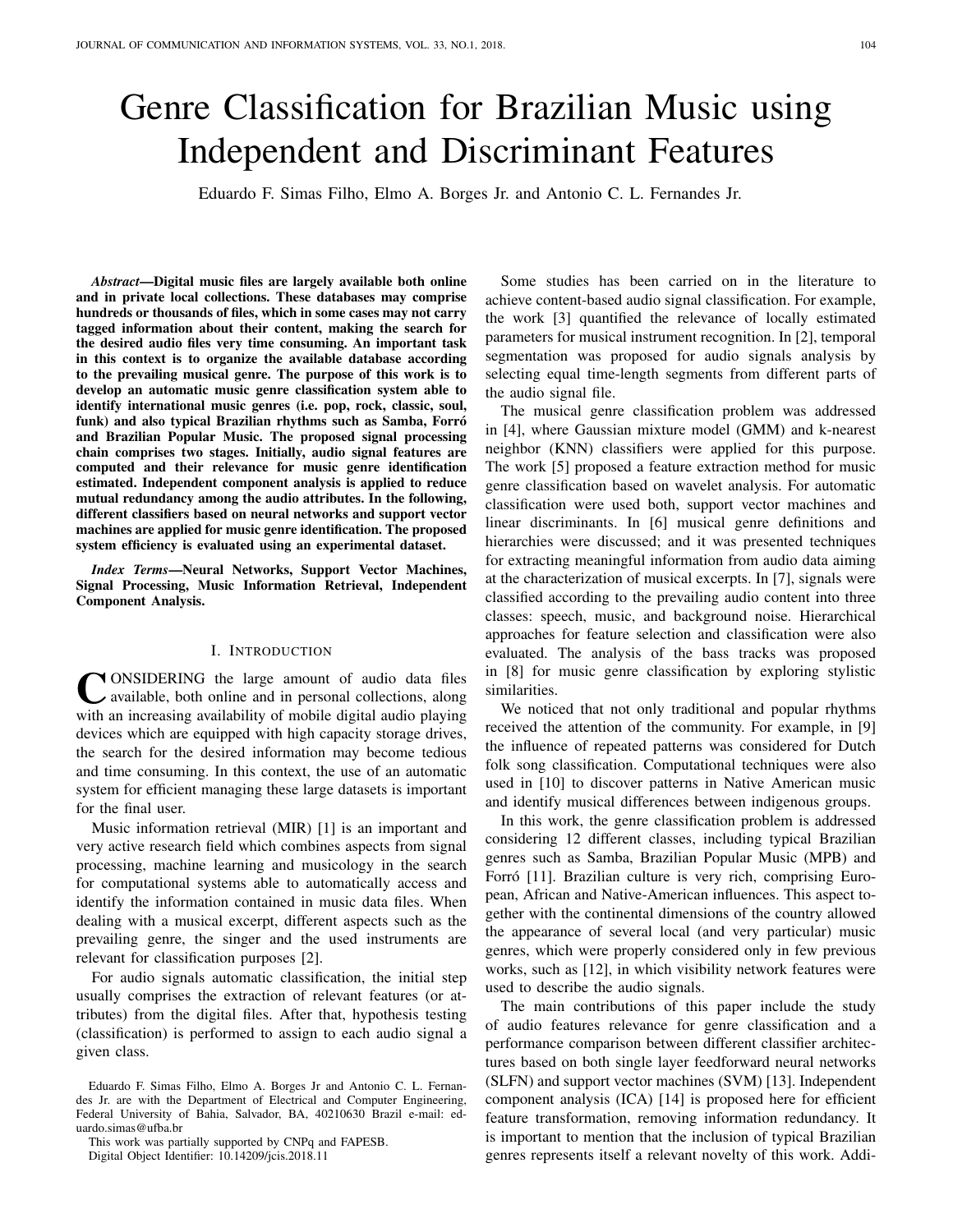tionally, results from a preliminary embedded implementation of the proposed system are presented.

This document is organized as follows. In Section II the proposed system is presented. The audio database and the system validation methodology are described in Section III. The experimental results are presented in Section IV and, the conclusions are derived in Section V.

#### II. THE PROPOSED SYSTEM

The proposed system architecture is detailed in this section. Initially, a brief overview is used to present the main signal processing chain. In the following, the proposed audio descriptors are introduced. The applied feature selection and redundancy removal techniques are considered in the next subsection. In the final sub-section, the used classification systems are presented.

# *A. System Overview*

As illustrated in Fig. 1, the proposed music genre classification system comprises a signal processing chain that initiates with temporal segmentation of full-length audio files. Three data segments of 30 seconds each are selected from the audio files. The first one initiates after 15 seconds from signal beginning, the second one initiates exactly in half of the total signal length, and the last one ends 15 seconds before signal end. The adopted 15 seconds shift from the begin and end of the files intends to avoids selecting audio segments composed mostly of noise or silence, that may occur during the recording process. By selecting segments from different time locations, the estimated features are expected to better represent the complete audio signal characteristics.



Fig. 1. Diagram of the proposed signal processing chain.

For feature extraction, audio descriptors are estimated from the previously selected music excerpts. The used descriptors are zero-crossing rate (ZCR), melfrequency cepstral coefficients (MFCC), spectral power concentration (SPC), spectral centroid (SC), loudness (L) [15], and beat histogram (BH) [4].

Prior to be used to feed the classifiers, the input features relevance for genre identification is estimated. In this stage some non-relevant features are discarded. Additionally, independent component analysis is applied as a pre-processing step for the classification module to reduce features redundancy, which, in some cases, may prevent the proper training of the classifiers, by causing slow convergence and sub-optimal results. Different algorithms were used for pattern recognition and their results compared considering aspects such as the discrimination efficiency and the computational complexity.

## *B. Used audio descriptors*

In this work, feature extraction was performed in short time windows of approximately 30 ms. Hamming windows with 30% overlap were used [2]. For proper characterization of the music files the following audio descriptors were estimated: zero-crossing rate (ZCR), melfrequency cepstral coefficients (MFCC), spectral power concentration (SPC), beat histogram (BH), spectral centroid (SC) and loudness (L). These descriptors are briefly presented in the following (for more details see, for example [15]).

The ZCR [2] is commonly used as an estimator for the fundamental (pitch) frequency and may be computed by counting the number of times the signal amplitude crosses the zero axis (*N*cross) during a fixed time interval ∆*T*:

$$
ZCR = \frac{N_{\text{cross}}}{\Delta T}.
$$
 (1)

The mel-frequency cepstrum coefficients (MFCC) are widely used for audio description (especially in speech processing applications) [16], [17], as they attempt to model the perception of the human ear. For this, a nonlinear frequency scale (the mel scale) is defined as:

$$
f_{\rm m} = 1127 \times \ln\left(1 + \frac{f_{\rm Hz}}{700}\right),\tag{2}
$$

where  $f_{\text{Hz}}$  is the frequency in Hz.

In order to obtain the mel-frequency cepstrum (see Fig. 2), the discrete Fourier transform (DFT) is applied to each audio signal frame. In the following, the logarithm amplitude spectrum is mapped to the mel-frequency scale and filtered using triangular overlapping filters. Finally the discrete cosine transform (DCT) is applied to produce the MFCC.



Fig. 2. MFCC estimation diagram.

The spectral power concentration  $(S_{PC})$  vector and the spectral centroid  $(S_C)$  are parameters used to evaluate the distribution of signal power throughout the frequency range of interest  $(0 \le f \le F_S/2$ , where  $F_S$  is the sampling frequency). The  $S_{PC}$  consists on the power spectral density  $(S(f))$  sum within three frequency bands  $(S_{PC} = [S_{PC}^{(1)}, S_{PC}^{(2)}, S_{PC}^{(3)}])$ :

$$
S_{PC}^{(i)} = \sum_{f=F_L^{(i)}}^{F_H^{(i)}} S(f), \quad i = 1, 2, 3,
$$
 (3)

where the limit frequencies are:  $F_I^{(1)}$  $L^{(1)} = 0, F_H^{(1)}$  $H_H^{(1)} = 600$  Hz;  $F_I^{(2)}$  $L^{(2)}$  = 600 Hz,  $F_H^{(2)}$  $H_H^{(2)} = 2400$  Hz; and  $F_L^{(3)}$  $L^{(3)} = 2400$  Hz,  $F_H^{(3)}$  $H^{(3)} =$  $F<sub>S</sub>/2$  Hz.

The  $S_C$  [18] estimates power spectrum "center of mass":

$$
S_C = \sum_{f=0}^{F_S/2} f \cdot |S(f)|^2 / \sum_{f=0}^{F_S/2} |S(f)|^2.
$$
 (4)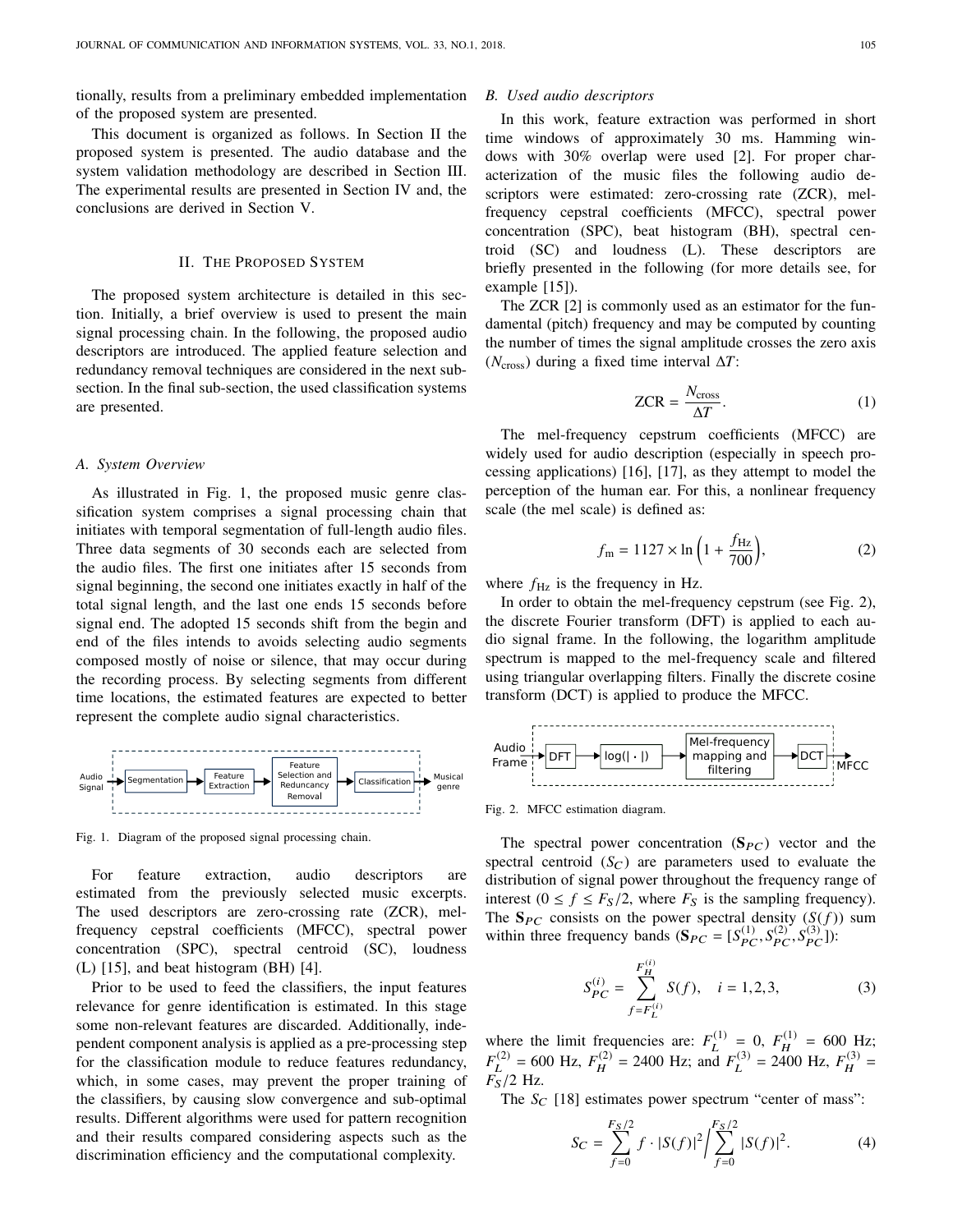The loudness (*L*) [19] is an audio descriptor which aims to approximate the human perception of an audio signal intensity. To such end, an approximation of the human ear frequency response is used. As proposed in [20], a frequency-dependent weight factor  $(W(f_{kHz}))$  is defined for the outer ear:

$$
W(f_{kHz}) = -2.2f_{kHz}^{-0.8} - 6.5e^{-0.6(f_{kHz} - 3.3)^2} + 0.004f_{kHz},
$$
 (5)

where  $f_{kHz}$  is the frequency in kHz. The outer ear weighted FFT module coefficients are defined as:

$$
X_e(f) = |X(f)| 10^{W(f)/20},\tag{6}
$$

where  $X(f)$  is the discrete Fourier transform of the audio signal. In this work, a simple estimative for the loudness is obtained by summing the weighted FFT components:

$$
L = \sum_{f=0}^{F_s/2} X_e(f).
$$
 (7)

The temporal features such as the tempo and the rhythm are important musical properties. A building block of these parameters is the onset, which may be defined as the beginning of a musical sound event (i.e. a stroke on a percussive instrument). The novelty function is usually applied to estimate the amount of audio signal changes over time and is an important step for the automatic detection of onsets [15].

The Beat Histogram (BH, also called beat spectrum) [4] is used to estimate the amplitude and frequency of the most relevant beats of a song. The BH can be interpreted as the frequency domain representation of the novelty function, as the result, there is a plot of the beat frequency (in BPM) *vs* its respective relevance (number of repetitions). The occurrence of multiple peaks indicates a intense rhythmic content. There are multiple ways of computing the beat histogram. In this work was used the procedure described in [4], as illustrated in Fig. 3.



Fig. 3. Beat histogram estimation diagram.

The feature vector used to feed the classifiers is composed by the mean and variance estimates of the following audio descriptors: ZCR, first five MFCC,  $S_{PC}$  (in three frequency bands),  $S_C$ , L, and four beat histogram measures: the relative amplitude of the first and second peaks; the sum of the histogram; and the period of the first peak. Considering this, the feature vector comprises a total of 26 parameters (see Table I).

#### *C. Feature Selection and Redundancy Removal*

In classification systems, preprocessing the inputs is important in order to feed the classifiers from a compact and discriminant set of features. There are multiple ways to do such feature ranking, in this work it is used the sequential backward elimination procedure: the classifier system is initially trained from the full set of features and further re-trained

TABLE I USED AUDIO DESCRIPTORS AND ESTIMATED FEATURES.

| <b>Audio Descriptor</b>   | <b>Estimated Parameters</b>                                                                 | Number of<br><b>Features</b> |
|---------------------------|---------------------------------------------------------------------------------------------|------------------------------|
| <b>ZCR</b>                | Mean and variance                                                                           | 2                            |
| First 5 MFCC              | Mean and variance                                                                           | 10                           |
| $S_{PC}$ (in 3 bands)     | Mean and variance                                                                           | 6                            |
| <b>BH</b>                 | Relative amplitude of<br>first and second peaks;<br>histogram sum; and<br>first peak period |                              |
| $S_C$                     | Mean and variance                                                                           | 2                            |
|                           | Mean and variance                                                                           | $\mathcal{D}_{\mathcal{L}}$  |
| Total number of features: | 26                                                                                          |                              |

after eliminating each feature individually [15]. Comparing the efficiency results it is possible to determine if the discrimination performance changes after removing each feature.

Another issue that may me observed is the mutual redundancy among the input features. The classifier training process may be hampered if redundant features are used. To avoid this problem, independent component analysis (ICA) [21] is proposed in this work as a preprocessing step.

Considering that a set of  $N$  observed variables  $x =$  $[x_1,...,x_N]^T$  is generated from a linear combination of un-<br>known sources  $s = [s_1, s_2]^T$  such that: known sources  $\mathbf{s} = [s_1, ..., s_N]^T$ , such that:

$$
\mathbf{x} = \mathbf{W} \cdot \mathbf{s},\tag{8}
$$

where **W** is the  $N \times N$  mixing matrix [14], ICA deals with the problem of finding an estimate y of s considering that the components  $y_i$  are mutually independent.

As the exact inverse mixing matrix is ill-conditioned (it is not possible to guarantee the correct multiplying factor in the estimated sources  $s_i$ ) [14], a solution may be obtained if it is possible to find an approximation for the inverse of the mixing matrix  $\mathbf{B} \approx \mathbf{W}^{-1}$  and so:

$$
\mathbf{s} \approx \mathbf{y} = \mathbf{B}\mathbf{x}.\tag{9}
$$

In this work the FastICA algorithm [14] is applied for independent components estimation. Among the advantages of the method we can mention fast and more reliable convergence, computational simplicity and low memory requirements.

ICA is closely related do principal component analysis (PCA) [22], which is used in this work to estimate the level of redundancy in the feature vector. PCA explores secondorder statistics, removes signal correlation and produces linear projections (principal components) ordered by the amount of retained energy. Indeed, some ICA algorithms use PCA as a preprocessing step. Considering that after PCA all second order dependence is removed, the ICA problem is reduced to deal with the higher order statistics information.

## *D. The Proposed Classifier System*

Automatic classifier systems have been successfully applied in different problem such as detection of partial discharges in electrical power systems [23], location of faults in electrical power lines [24], detection of broken bars in induction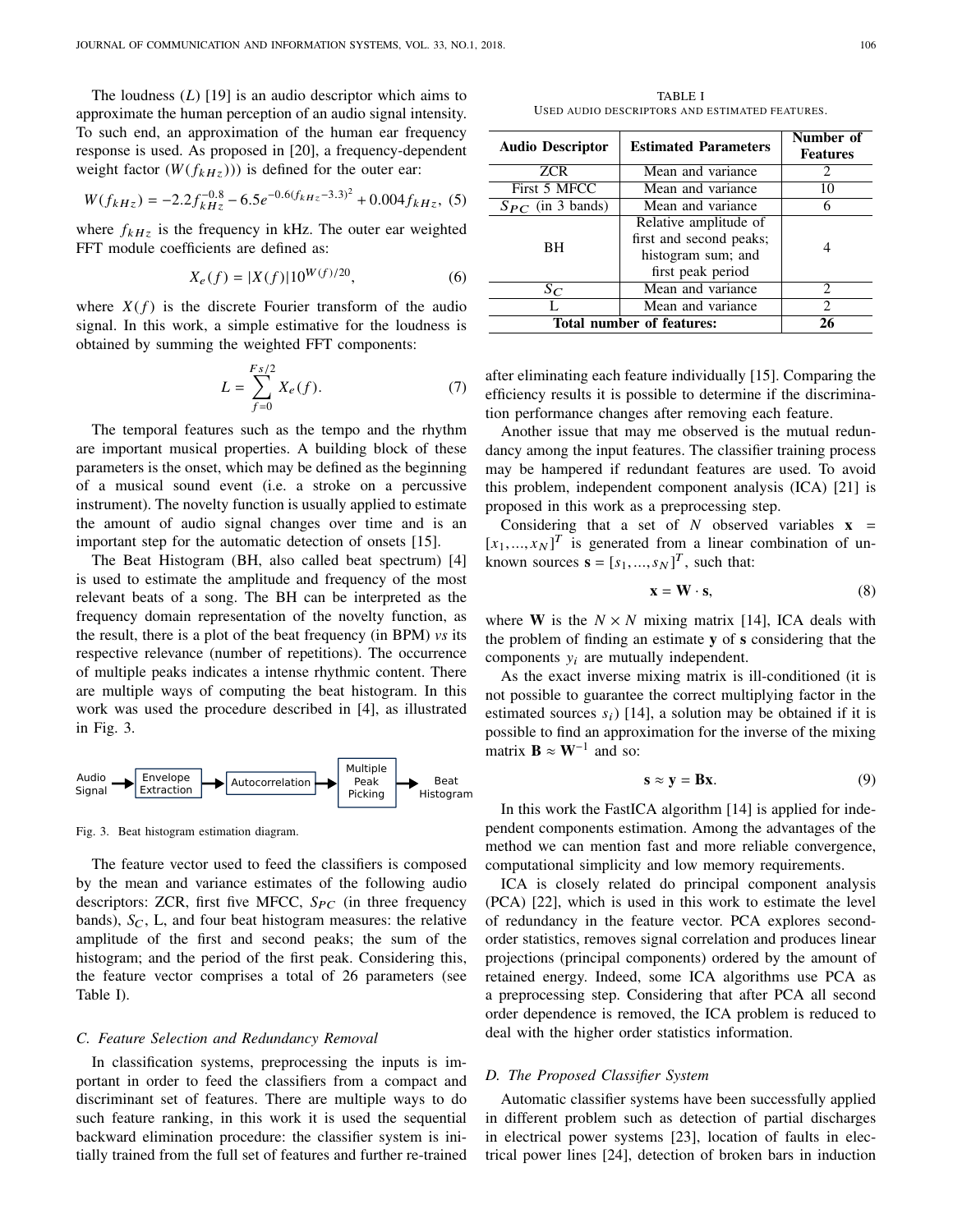motors [25], and nondestructive evaluation of materials and structures [26].

In this work two different types of classifiers are applied. One based on a single-hidden layer feedforward neural network (SLFN) and another based on support vector machine (SVM). The obtained results are compared considering the discrimination efficiency. A preliminary implementation of the proposed system in dedicated electronics is used to estimate the computational complexity of each signal processing step.

SLFN are widely applied for classification problems (see for example [26], [27], [4]) and in this work, two different neural network architectures were used for the SLFN classifiers: (i) one comprises in the output layer one neuron associated to each musical genre (in this case, 12 neurons); and (ii) other uses one SLFN classifier specialized for each class of interest, in an one-against-all (OAA) approach. For both cases, the number of neurons in the hidden layer is chosen using a network growing procedure (starting from a small number of hidden neurons and adding hidden units until the desired discrimination performance is achieved). The hyperbolic tangent is used as activation function for all neurons and the standard error back propagation algorithm is applied for training.

SVM algorithm comprises a three-layered feedforward network structure, which initially projects the input data in a high-dimensional space and, in the following, uses kernel functions (usually nonlinear) to generate a low-dimensional feature space. In this work, the multi-class SVM classifier was implemented using an one-against-all approach.

Some example of popular kernel functions for SVM are the *q*-th order polynomial kernel, the radial basis function (RBF) kernel and the sigmoid kernel, respectively given by [28]:

$$
K_{Pol}(\mathbf{z}_1, \mathbf{z}_2) = (\mathbf{z}_1^T \mathbf{z}_2 + 1)^q, \qquad q > 0; \tag{10}
$$

$$
K_{RBF}(\mathbf{z}_1, \mathbf{z}_2) = \exp\left(-\frac{||\mathbf{z}_1 - \mathbf{z}_2||^2}{\sigma^2}\right);
$$
(11)  

$$
K_{C}(\mathbf{z}_1, \mathbf{z}_2) = \tanh\left(\beta \mathbf{z}_1^T \mathbf{z}_2 + \gamma\right);
$$
(12)

$$
K_{Sig}(\mathbf{z}_1, \mathbf{z}_2) = \tanh\left(\beta \mathbf{z}_1^T \mathbf{z}_2 + \gamma\right); \tag{12}
$$

where  $z_1$  and  $z_2$  are vectors in the input space,  $|| \cdot ||$  and *T* are the vector norm and the transpose operators, respectively, *q* (polynomial kernel order),  $\sigma^2$  (RFB kernel variance),  $\beta$  and  $\gamma$  (sigmoid kernel gain and bias, respectively) are constants  $\gamma$  (sigmoid kernel gain and bias, respectively) are constants used to adjust each kernel function [28].

Applications of SVM include voice activity detection [29] and facial expression recognition [30].

# III. DATABASE AND SYSTEM VALIDATION METHODOLOGY

The database comprises 1008 music files assigned by five expert listeners to twelve different musical genres: Blues, Classical, Country, Forró, Hip Hop, Jazz, Brazilian Popular Music (MPB), Pop, Reggae, Rock, Soul, and Samba (see Table II). It is important to mention that, during the class assignment procedure for the used dataset (required for supervised training), the expert listeners did not always agree in the music genre classification. In these cases, the class which received a larger number of indications was assigned to the music file.

To evaluate the performance of the proposed classifiers, the confusion matrix and the efficiencies geometric mean (*EF*) are computed. The confusion matrix presents the discrimination efficiencies (in the main diagonal) and classification errors (in off-diagonal positions) for each class of interest. *EF* provides a measure for the classifier overall performance:

$$
\overline{EF} = \sqrt[M]{\prod_{m=1}^{M} EF_m},\tag{13}
$$

where  $EF_M$  is the classification efficiency obtained for class *m* and  $M = 12$  is the number of classes. The geometric mean is preferred here instead of the simple mean as it tends faster to small values when there occurs a low efficiency for a single class.

In order to account for statistical fluctuations in the dataset, for each classifier architecture the training procedure was restarted 10 times using different samples for the training, testing and validation sets. In this cross-validation procedure the amount of examples in each set are kept fixed into 50%, 30% and 20% of available signals, respectively. After that, the maximum value  $\overline{EF}_{\text{max}}$  and standard deviation  $\sigma_{\overline{EF}}$  are computed.

TABLE II DETAILED INFORMATION ABOUT THE USED DATABASE.

| Genre          | <b>Files</b> | Genre       | <b>Files</b> |
|----------------|--------------|-------------|--------------|
| Blues (BL)     | 81           | Soul (SO)   | 75           |
| Classical (CL) | 83           | Samba (SA)  | 96           |
| Country (CO)   | 68           | Rock (RO)   | 87           |
| Forro (FO)     | 84           | Reggae (RE) | 98           |
| Hip-hop (HH)   | 77           | <b>MPB</b>  | 102          |
| Jazz (JA)      | 74           | Pop         | 93           |
|                |              | Total       | 1008         |

#### IV. EXPERIMENTAL RESULTS

This section is divided into three parts, initially the features selection and preprocessing results are presented. In the following, the proposed classifier systems are presented and compared. Finally, the proposed system is compared to previous works.

#### *A. Features selection and preprocessing*

It is possible to observe from Fig. 4 typical audio attributes (MFCCs and beat histogram) for different music genres. It is interesting to note that the patterns are not easily distinguished, and indeed in some cases are quite similar (e.g. MPB and Samba).

In order to evaluate the effects of information compaction, the principal component analysis (PCA) load curve was estimated. From Fig. 5 it can be observed that the first 22 more energetic principal components (from the 26 original features) retain approximately 99.9% of the total energy. This indicates that probably some features present high mutual redundancy.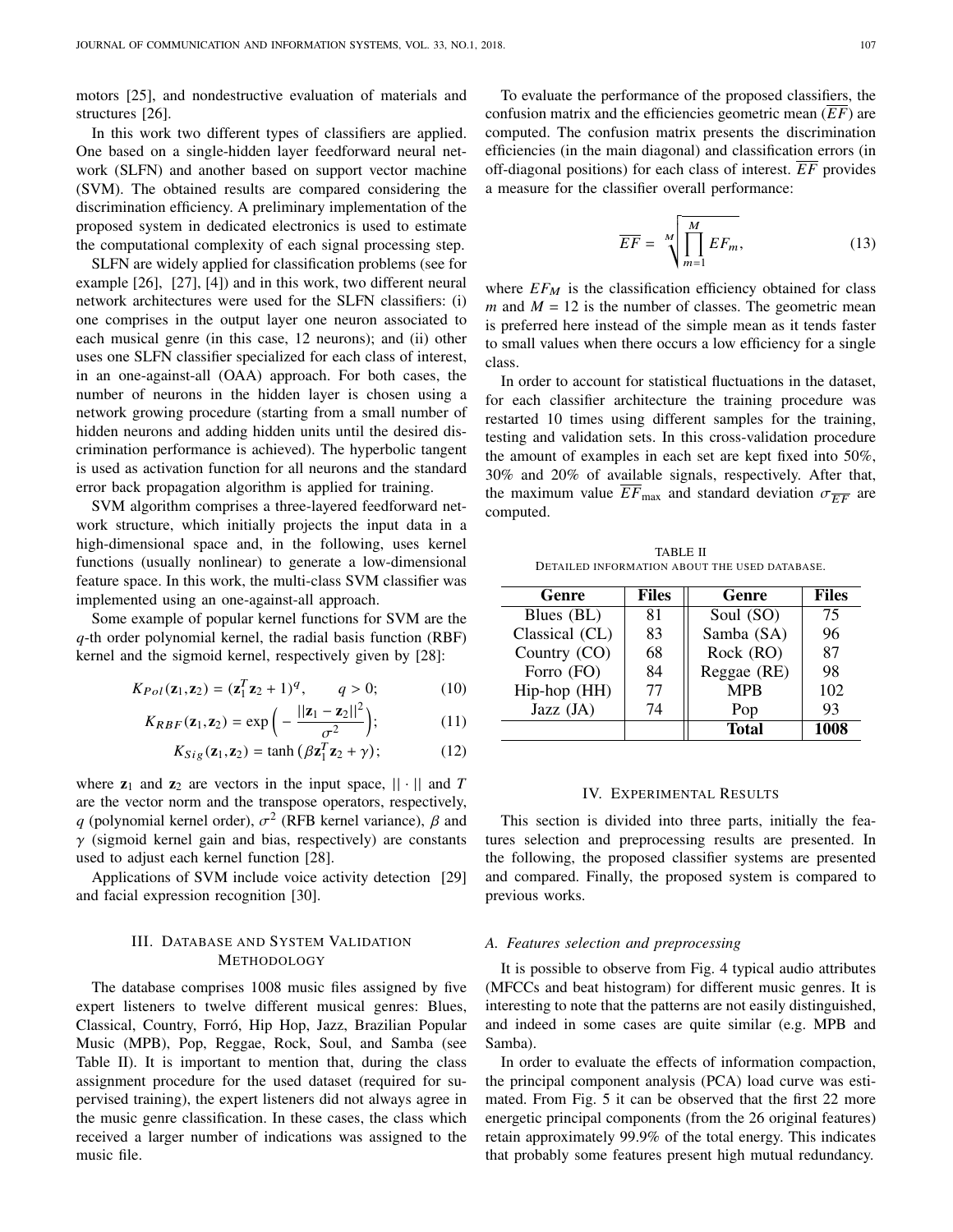

Fig. 4. Typical MFCC and Beat Histograms for five different music genres.



Fig. 5. PCA load curve for the used input features.

As it can be seen from the input feature correlation matrix in Fig. 6-(a), there is considerable correlation between some characteristics (see the dashed-circled areas in Fig. 6-(a)). This may contribute to hamper the classifiers training process. To reduce the redundancy between the input features, the attributes are processed using independent component analysis. It can be seen from Fig. 6-(b) that there is a considerable correlation reduction, as evidenced by the quasi-diagonal correlation matrix after ICA. The estimated independent components are used as new inputs for the classifier systems.

For estimation of features relevance the procedure adopted in this work was the sequential backward elimination [31]. In this case, each individual feature is removed from the feature set, the classifier re-trained and the performance index



Fig. 6. Input features correlation matrix for the testing set (a) before and (b) after ICA.

computed and compared to the one obtained by using the complete features set. For this procedure a SLFN classifier using 40 hidden neurons was used (the choise of the number of hidden neurons will be explained further). The results are illustrated in Fig 7-(a). It can be observed that by removing two individual features (namely feat-01, the mean of ZCR; and feat-20, the period of beat histogram first peak) the global classification performance improves. This clearly indicates that these are confusing features and thus, they should be removed from the features set. There are also some other features that do not considerably contribute for class discrimination as their removal produces a slight variation on the global discrimination index (namely feat-4, the variance of the first MFCC; and feat-25, the mean of loudness).

A complementary analysis considered the removal of sets of features computed from the same audio descriptor (see Fig 7- (b)). In this case it is observed that the MFCC and the beathistogram (BH) sets of features are the most relevant ones. This is interesting to note that the BH individual features (feat-19 to feat-22 in Fig 7-(a)) are not highly relevant, but when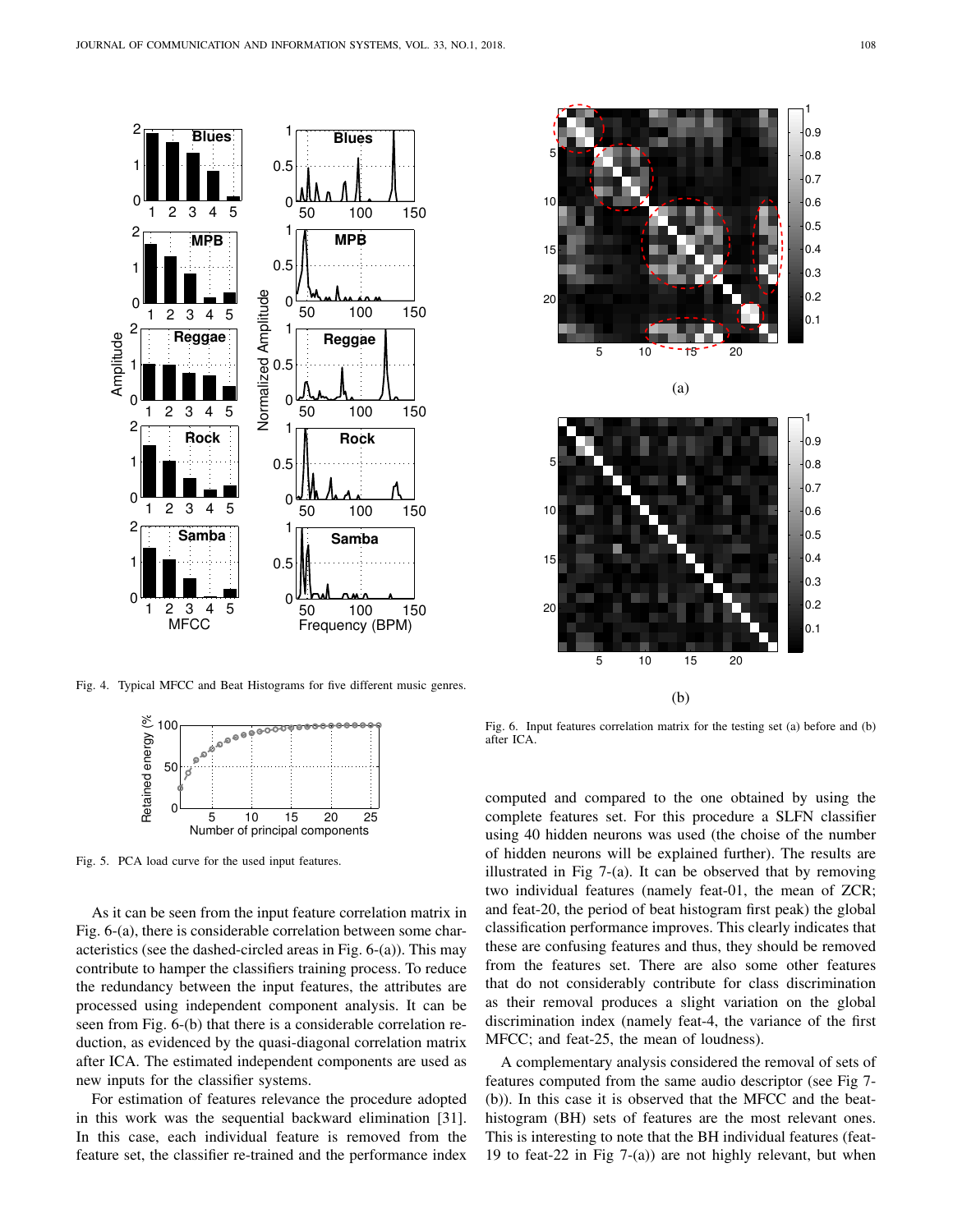they are considered together, they contribute significantly for class discrimination. After this feature relevance analysis it was decided to eliminate features 01 and 20.



Fig. 7. Global efficiency variation after removing (a) individual features and (b) sets of features.

## *B. Proposed classifiers efficiency evaluation*

In this work four different classifiers were trained for the Brazilian music genre classification problem: (i) a SLFN classifier fed from the 24 more discriminant features (called SLFN); (ii) a SLFN classifier fed from 24 discriminant and independent features (SLFN-I); (iii) SLFN classifiers trained in a one-against-all configuration (called SLFN<sub>OAA</sub>); and (iv) a SVM classifier, which was also trained in a one-against-all configuration (called SVM).

For training of SLFN classifiers it is important to properly determine the number of neurons in the hidden layer. In this work this was achieved by a network growing procedure. As illustrated in Fig. 8 for SLFN and SLFN-I classifiers, it can be seen that the highest discrimination efficiency was achieved for the SLFN-I classifier with 35 hidden neurons. The best result for the SLFN classifier was achieved for 40 hidden neurons. An interesting aspect also observed in Fig. 8 is that the use of independent features consistently produced higher discrimination efficiencies and smaller statistical fluctuations in the final global performance.

For the SVM classifiers tests were performed using different kernel functions (linear, radial basis, polynomial and sigmoid) and the best discrimination results were obtained for the sigmoid kernel.

The discrimination efficiencies obtained from different clas-



Fig. 8. Global discrimination efficiency of the SLFN classifiers as a function of the number of hidden neurons.

SVM classifier presented the highest global efficiency (62.6 %) among the used classifier designs. For some specific musical genres such as Classical, Forró, Pop and Reggae, different classifiers present higher individual class discrimination accuracy. If a combination of the best-cases was used for genre identification the global efficiency shall be increased to 64.4 %.

TABLE III DISCRIMINATION EFFICIENCIES  $(EF_n$  IN  $\%)$  FOR DIFFERENT CLASSIFIERS, BEST CASES ARE IN BOLD, GLOBAL PERFORMANCE IS EXPRESSED IN TERMS OF  $\overline{EF}_{\text{MAX}}$  ( $\sigma_{\overline{EF}}$ ).

| Genre      | <b>SLFN</b>   | <b>SLFN-I</b> | $\overline{\text{SLFN-}I_{\text{(OAA)}}}$ | SVM       |
|------------|---------------|---------------|-------------------------------------------|-----------|
| BL         | 49.8          | 54.1          | 65.5                                      | 77.6      |
| CL         | 77.6          | 75.3          | 75.7                                      | 69.8      |
| $\rm CO$   | 50.3          | 43.5          | 67.9                                      | 82.0      |
| FO         | 51.6          | 56.2          | 59.3                                      | 57.1      |
| <b>HH</b>  | 60.3          | 53.2          | 57.8                                      | 60.4      |
| JA.        | 33.5          | 29.8          | 47.5                                      | 50.1      |
| <b>MPB</b> | 23.1          | 27.4          | 43.6                                      | 64.7      |
| Pop        | 43.1          | 46.5          | 44.1                                      | 41.3      |
| RE         | 60.7          | 63.5          | 60.2                                      | 60.2      |
| <b>RO</b>  | 28.3          | 33.7          | 51.0                                      | 53.9      |
| <b>SA</b>  | 34.0          | 38.9          | 57.5                                      | 86.6      |
| SO.        | 26.9          | 29.1          | 45.1                                      | 63.2      |
| Global     | (4.3)<br>42.1 | 43.8 (2.1)    | 55.4 (2.3)                                | 62.6(1.8) |

The confusion matrix for the SVM classifier is presented in Table IV. It can be seen that, in most cases, the crossconfusion between two genres is below 5  $\%$  and only in few cases it is above 10 % (highlighted inside boxes in Table IV). Some high confusion rates appeared for genres which present similar characteristics (and in some cases are also confused by human listeners) such as Reggae and Forró, Jazz and Soul, Pop and Reggae.

Considering aspects related to the computational cost, Table V presents the average computational time in system operation (in % of the total time) required for each signal processing step. The used classifier was the SVM (the training phase was not considered, only system operation) and this analysis was performed using a Texas Instruments TMS320C6713 DSP (clock-frequency of 225 MHz, 192 KB of internal memory, 512 KB of flash memory and 16 MB of SDRAM [32]). As it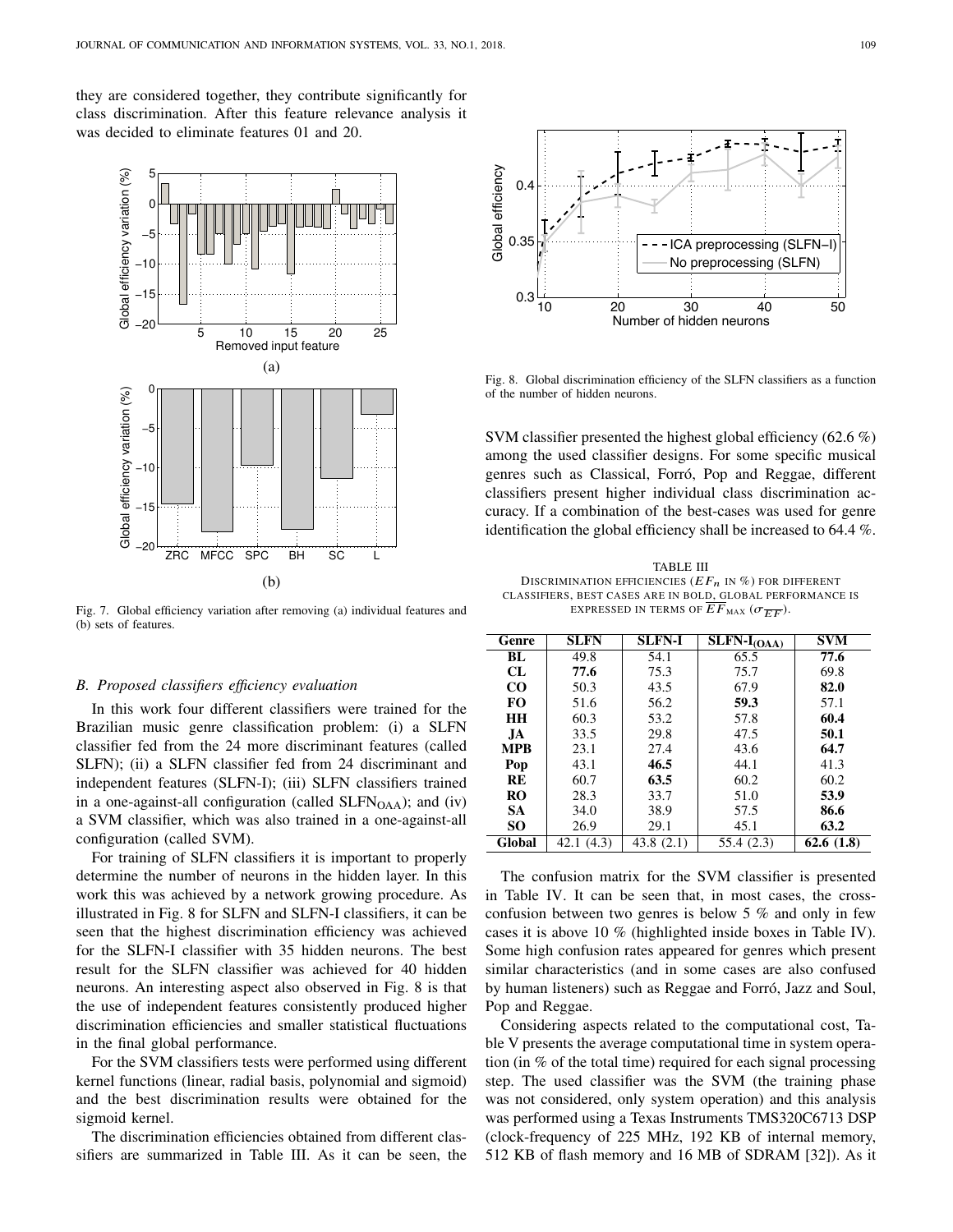TABLE IV CONFUSION MATRIX (IN %) FOR THE SVM CLASSIFIER WITH ICA PREPROCESSING (IN ROWS ARE THE TRUE CLASS AND DETECTED CLASS IN COLUMNS, CLASS EFFICIENCIES ARE IN BOLD).

|                 | BL               | $\overline{\text{CL}}$    | $\overline{\mathrm{co}}$ | $\overline{\text{FO}}$ | HH                     | JA                     |
|-----------------|------------------|---------------------------|--------------------------|------------------------|------------------------|------------------------|
| BL              | 77.6             | 2.3                       | 1.0                      | 0.5                    | 0.0                    | 2.2                    |
| CL              | 0.9              | 69.8                      | 1.0                      | 2.0                    | 0.0                    | 2.2                    |
| $\bf CO$        | 1.1              | 0.0                       | 82.0                     | 7.0                    | 0.0                    | 4.0                    |
| FO              | 2.7              | 4.4                       | 1.7                      | 57.1                   | 7.5                    | 4.5                    |
| HH              | 2.0              | 2.4                       | 2.1                      | 5.6                    | 60.4                   | 5.0                    |
| JA.             | 6.6              | 12.6                      | 0.8                      | 0.5                    | 0.0                    | 50.1                   |
| <b>MPB</b>      | 0.0              | 0.0                       | 3.4                      | 4.9                    | 7.7                    | 0.0                    |
| Pop             | 4.1              | 11.2                      | 2.0                      | 4.6                    | 0.0                    | 10.5                   |
| <b>RE</b>       | 0.8              | 0.0                       | 1.1                      | 10.3                   | 11.9                   | 2.1                    |
| <b>RO</b>       | 4.9              | 6.2                       | 2.6                      | 2.0                    | 0.0                    | 7.9                    |
| <b>SA</b>       | 0.0              | 0.0                       | 2.9                      | 4.5                    | 0.0                    | 0.0                    |
| SO              | 3.1              | 8.2                       | 2.8                      | 0.0                    | 0.0                    | 4.8                    |
|                 | <b>MPB</b>       | $\overline{\mathbf{Pop}}$ | RE                       | $\overline{RO}$        | $\overline{\text{SA}}$ | $\overline{\text{SO}}$ |
|                 |                  |                           |                          |                        |                        |                        |
| BL              | $\overline{4.5}$ | 3.4                       | 1.8                      | 4.5                    | 1.2                    | 1.0                    |
| CL              | 4.4              | 6.7                       | 1.1                      | 11.5                   | 0.4                    | 0.0                    |
| $\bf CO$        | 0.0              | 5.2                       | 0.0                      | 0.0                    | 0.7                    | 0.0                    |
| FO              | 2.9              | 3.1                       | 8.6                      | 3.6                    | 2.2                    | 1.7                    |
| HH              | 4.8              | 8.5                       | 2.5                      | 3.2                    | 2.2                    | 1.3                    |
| JA.             | 2.0              | 10.0                      | 1.8                      | 1.5                    | 0.2                    | 13.9                   |
| <b>MPB</b>      | 64.7             | 6.1                       | 9.6                      | 0.6                    | 3.0                    | 0.0                    |
| Pop             | 3.5              | 41.3                      | 10.1                     | 7.9                    | 1.4                    | 3.4                    |
| <b>RE</b>       | 0.4              | 4.7                       | 60.2                     | 3.2                    | 0.5                    | 4.8                    |
| <b>RO</b>       | 2.9              | 3.0                       | 5.4                      | 53.9                   | 1.4                    | 9.8                    |
| <b>SA</b><br>SO | 2.9              | 0.0                       | 0.0                      | 3.1                    | 86.6                   | 0.0<br>63.2            |

can be observed, the classification module requires only 1 % of the total time. The average processing time for each audio file is approximately 300 ms, and the complete dataset may be processed in less than six minutes. These results indicate that it may be possible to produce a version of the proposed system for embedded applications which may present a relatively fast response to the final user.

TABLE V AVERAGE PROCESSING TIME (IN % OF THE TOTAL TIME) REQUIRED FOR EACH SIGNAL PROCESSING STEP.

|  |       | ┻ |   |  |
|--|-------|---|---|--|
|  | -<br> |   | ∽ |  |

## *C. Comparison with previous works*

In order to allow fair comparison of the proposed system with previous research in automatic music genre classification, were used here the results presented in [33] for different databases such as GTZAN [4], ISMIR 2004 [34], Homburg [35] and 1,517 Artists [36].

Table VI presents a summary comprising some relevant aspects of the proposed classification systems (the cases marked with '\*' use short-length audio excerpts, instead of full-length music files). It can be observed that the global discrimination results are usually higher for datasets with smaller number of genres. Considering this, the proposed system, which comprises 12 genres and is the only one that uses discriminant and independent features, present results comparable to a dataset comprising only 9 genres.

Another interesting aspect is that only in [36] Latin music is considered explicitly in the classification problem and none of these works considered the diversity and the particularities of Brazilian music.

TABLE VI COMPARISON OF THE PROPOSED SYSTEM WITH RELATED PREVIOUS WORKS, THE DATABASE USED IN THIS WORK IS NAMED 'BR\_MUS'.

| <b>Database</b> | [4]      | [34]   | [35]     | [36]   | <b>BR</b> Mus |
|-----------------|----------|--------|----------|--------|---------------|
| <b>Genres</b>   | 10       |        | Q        | 19     | 12            |
| <b>Files</b>    | $1.000*$ | 1.458  | 1.886*   | 3.180  | 1.008         |
| <b>SVM</b>      | 86.6 $%$ | 83.0 % | 62.6 $%$ | 53.3%  | 62.5 %        |
| <b>SLFN</b>     | $\%$     | 78.6%  | 50.3 $%$ | 44.9 % | $\%$<br>55.4  |

# V. CONCLUSIONS

Music information retrieval from multimedia files is very important in the search for desired contents in large nontagged databases. This work deals with the identification of the prevailing musical genre for a dataset which includes Brazilian genres. As the Brazilian culture comprises multiple influences (European, African and Native-American), its musical genres present very specific characteristics, which can only be accounted by designing a specific automatic music genre identification system. The experimental results indicates that the combination of relevant and independent input features with SVM classifiers produce a music genre classification system with efficiency compatible to previous results presented in this field. Additionally, a preliminary implementation of the proposed system in embedded electronics indicates that it may be possible to develop a version for mobile devices.

#### ACKNOWLEDGEMENTS

Financial support from the Brazilian Research Council (CNPq) and Bahia State Foundation for Research Support (FAPESB) is gratefully acknowledged.

#### **REFERENCES**

- [1] T. Li, M. Ogihara, and G. Tzanetakis, Eds., *Music Data Mining*, 1st ed., ser. Chapman & Hall/CRC Data Mining and Knowledge Discovery Series. Boca Raton, US: CRC Press, 2011, no. 21. [Online]. Available: http://onlinelibrary.wiley.com/doi/10.1111/j.1751- 5823.2012.0017913.x/full
- [2] Z. Fu, G. Lu, K. M. Ting, and D. Zhang, "A survey of audio-based music classification and annotation," *Multimedia, IEEE Transactions on*, vol. 13, no. 2, pp. 303–319, April 2011. [Online]. Available: https://doi.org/10.1109/TMM.2010.2098858
- [3] F. Fuhrmann and P. Herrera, "Quantifying the revelance of locally extracted information for musical instrument recognition from entire pieces of music," in *Proceedings of the 12th International Society for Music Retrieval Conference*, Miami, US, October 2011, pp. 239–244. [Online]. Available: https://doi.org/10.1.1.352.6584
- [4] G. Tzanetakis and P. Cook, "Musical genre classification of audio signals," *Speech and Audio Processing, IEEE Transactions on*, vol. 10, no. 5, pp. 293–302, Jul 2002. [Online]. Available: https://doi.org/10.1109/TSA.2002.800560
- [5] T. Li, M. Ogihara, and Q. Li, "A comparative study on content-based music genre classification," in *Proceedings of the 26th Annual International ACM SIGIR Conference on Research and Development in Informaion Retrieval*, ser. SIGIR '03, New York, NY, USA, 2003, pp. 282–289. [Online]. Available: https://doi.org/10.1145/860435.860487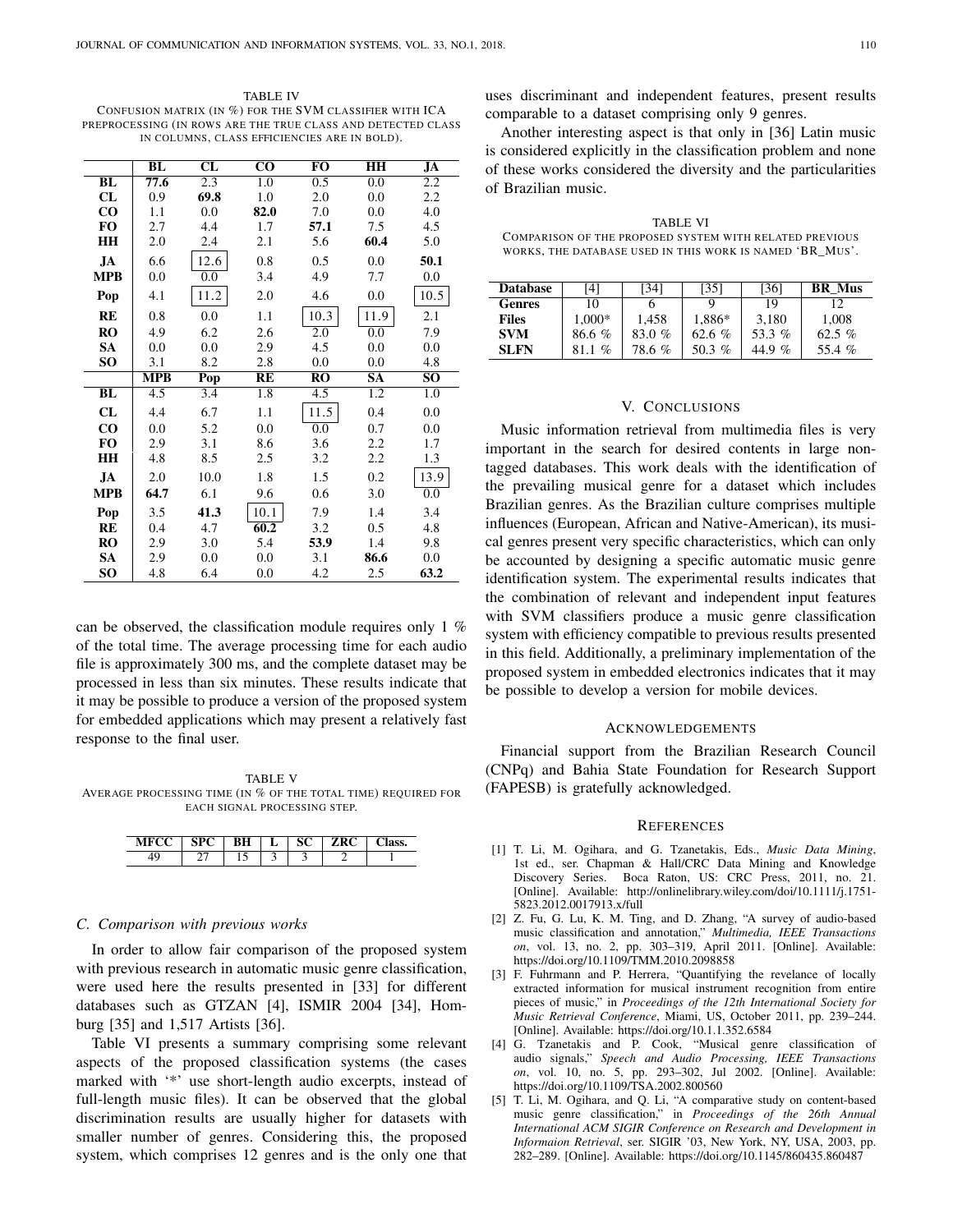- [6] N. Scaringella, G. Zoia, and D. Mlynek, "Automatic genre classification of music content: a survey," *Signal Processing Magazine, IEEE*, vol. 23, no. 2, pp. 133–141, March 2006. [Online]. Available: https://doi.org/10.1109/MSP.2006.1598089
- [7] J. J. Burred and A. Lerch, "Hierarchical automatic audio signal classification," *Journal of the Audio Engineering Society (JAES)*, vol. 07, no. 52, pp. 724–739, 2004. [Online]. Available: http://www.aes.org/elib/browse.cfm?elib=13015
- [8] J. Abeber, H. Lukashevich, and P. Brauer, "Classification of music genres based on repetitive basslines," *Journal of New Music Research*, vol. 41, no. 3, pp. 239–257, 2012. [Online]. Available: http://dx.doi.org/10.1080/09298215.2011.641571
- [9] P. Boot, A. Volk, and W. B. de Haas, "Evaluating the role of repeated patterns in folk song classification and compression," *Journal of New Music Research*, vol. 45, no. 3, pp. 223–238, 2016. [Online]. Available: http://dx.doi.org/10.1080/09298215.2016.1208666
- [10] K. Neubarth, D. Shanahan, and D. Conklin, "Supervised descriptive pattern discovery in native american music," *Journal of New Music Research*, vol. 46, no. 0, pp. 1–16, 2017. [Online]. Available: http://dx.doi.org/10.1080/09298215.2017.1353637
- [11] C. McGowan and R. Pessanha, *The Brazilian Sound: Samba, Bossa Nova, and the Popular Music of Brazil*, Revised ed. Philadelphia, US: Temple University Press, 2008.
- [12] D. F. P. Melo, I. S. Fadigas, and H. B. B. Pereira, "Categorisation of polyphonic musical signals by using modularity community detection in audio-associated visibility network," *Applied Network Science*, vol. 2, no. 32, pp. 1–15, 2017. [Online]. Available: http://dx.doi.org/10.1007/s41109-017-0052-1
- [13] S. O. Haykin, *Neural Networks and Learning Machines*, 3rd ed. Pearson, 2008.
- [14] A. Hyvarinen and E. Oja, "Independent component analysis: Algorithms and applications," *Neural Networks*, vol. 13, no. 4-5, pp. 411–430, 2000. [Online]. Available: https://doi.org/10.1016/S0893-6080(00)00026-5
- [15] A. Lerch, *An Introduction to Audio Content Anal-***Wiley-IEEE** http://dx.doi.org/10.1002/9781118393550
- [16] M. Sahidullah and G. Saha, "Design, analysis and experimental evaluation of block based transformation in MFCC computation for speaker recognition," *Speech Communication*, vol. 54, no. 4, pp. 543 – 565, 2012. [Online]. Available: https://doi.org/10.1016/j.specom.2011.11.004
- [17] J. Nirmal, M. Zaveri, S. Patnaik, and P. Kachare, "Novel approach of MFCC based alignment and wd-residual modification for voice conversion using RBF," *Neurocomputing*, vol. 237, pp. 39 – 49, 2017. [Online]. Available: https://doi.org/10.1016/j.neucom.2016.07.048
- [18] E. Schubert, J. Wolfe, and A. Tarnopolsky, "Spectral centroid and timbre in complex, multiple instrumental textures," in *Proceedings of the International Conference on Music Perception and Cognition*, Evanston, IL, August 2004. [Online]. Available: http://icmpc.org/icmpc14/files/ICMPC14\_Proceedings.pdf
- [19] S. Ferguson, D. Cabrera, and E. Schubert, "Comparing continuous subjective loudness responses and computational models of loudness for temporally varying sounds," in *129th AES Convention*, San Francisco, CA, November 2010. [Online]. Available: http://www.aes.org/elib/browse.cfm?elib=15600
- [20] International Telecommunication Union, "Recommendation ITU-R BS.1387-1 - method for objective measurements of perceived audio quality," ITU, Tech. Rep., 2001. [Online]. Available: https://www.itu.int/rec/R-REC-BS.1387
- [21] D. G. Silva, L. T. Duarte, and R. Attux, "Blind source separation: Fundamentals and perspectives on galois fields and sparse signals," *Journal of Communication and Information Systems*, vol. 31, no. 1, pp. 177–187, 2016. [Online]. Available: http://dx.doi.org/10.14209/jcis.2016.16
- [22] I. T. Jolliffe, *Principal Component Analysis*, 2nd ed. New York, USA: Springer, 2002.
- [23] Y. Khan, "Partial discharge pattern analysis using PCA and backpropagation artificial neural network for the estimation of size and position of metallic particle adhering to spacer in gis," *Electrical Engineering*, vol. 98, no. 1, pp. 29–42, 2016. [Online]. Available: https://doi.org/10.1007/s00202-015-0343-4
- [24] Y. Aslan and Y. E. Yagan, "Artificial neural-network-based fault location for power distribution lines using the frequency spectra of fault data," *Electrical Engineering*, pp. 1–11, 2016. [Online]. Available: https://doi.org/10.1007/s00202-016-0428-8
- [25] G. Trejo-Caballero, H. Rostro-Gonzalez, R. J. Romero-Troncoso, C. H. Garcia-Capulin, O. G. Ibarra-Manzano, J. G. Avina-Cervantes, and A. Garcia-Perez, "Multiple signal classification based on automatic

order selection method for broken rotor bar detection in induction motors," *Electrical Engineering*, pp. 1–10, 2016. [Online]. Available: https://doi.org/10.1007/s00202-016-0463-5

- [26] F. C. Cruz, E. F. Simas Filho, M. C. S. Albuquerque, I. C. Silva, C. T. T. Farias, and L. L. Gouvea, "Efficient feature selection for neural network based detection of flaws in steel welded joints using ultrasound testing," *Ultrasonics*, vol. 73, pp. 1 – 8, 2017. [Online]. Available: https://doi.org/10.1016/j.ultras.2016.08.017
- [27] H. Lam, U. Ekong, H. Liu, B. Xiao, H. Araujo, S. H. Ling, and K. Y. Chan, "A study of neural-network-based classifiers for material classification," *Neurocomputing*, vol. 144, pp. 367 – 377, 2014. [Online]. Available: https://doi.org/10.1016/j.neucom.2014.05.019
- [28] I. Steinwart and A. Chrinstmann, *Support Vector Machines*. Springer, 2008.
- [29] J. Saeedi, S. M. Ahadi, and K. Faez, "Robust voice activity detection directed by noise classification," *Signal, Image and Video Processing*, vol. 9, no. 3, pp. 561–572, 2015. [Online]. Available: https://doi.org/10.1007/s11760-013-0479-5
- [30] A. M. Ashir and A. Eleyan, "Facial expression recognition based on image pyramid and single-branch decision tree," *Signal, Image and Video Processing*, pp. 1–8, 2017. [Online]. Available: https://doi.org/10.1007/s11760-016-1052-9
- [31] I. Guyon, S. Gunn, M. Nikravesh, and L. A. Zadeh, *Feature Extraction: Foundations and Applications*. Springer, 2006.
- [32] Texas Instruments, *TMS320c6713 Datasheet*, 2001. [Online]. Available: http://www.ti.com/lit/ds/symlink/tms320c6713.pdf
- [33] Y. Panagakis and C. Kotropoulos, "Music classification by low-rank semantic mappings," *EURASIP Journal on Audio, Speech, and Music Processing*, vol. 2013, no. 1, p. 13, 2013. [Online]. Available: http://dx.doi.org/10.1186/1687-4722-2013-13
- [34] ISMIR, "ISMIR2004 audio description contest," 2004, http://ismir2004.ismir.net/.<br>[35] H. Homburg. I. Mi
- Homburg, I. Mierswa, B. Moller, K. Morik, and M. Wurst, "A benchmark dataset for audio classification and clustering," in *Proc. 6th Int. Conf. Music Information Retrieval*, London, September 2005, pp. 528–531. [Online]. Available: http://ismir2005.ismir.net/proceedings/2117.pdf
- [36] K. Seyerlehner, G. Widmer, T. Pohle, and P. Knees, "Fusing block-level features for music similarity estimation," in *Proc. 13th Int. Conf. Digital Audio Effects*, Graz, September 2010, pp. 1–8. [Online]. Available: http://dafx10.iem.at/proceedings



Eduardo F. Simas Filho received the B.Sc. (2001) and M.Sc. (2004) in Electrical Engineering from the Federal University of Bahia, Brazil and the PhD in Electrical Engineering from the Federal University of Rio de Janeiro (COPPE/UFRJ), Brazil (2010). Since 2011 he has been an associate professor with the Federal University of Bahia (Electrical and Computer Engineering Department), where he served as the coordinator of the Computer Engineering undergraduate program (2014-2016). His research interests include the application of digital signal

processing and machine learning methods to instrumentation systems.



Elmo A. Borges Jr. received the B.Sc. (2013) in Electrical Engineering from the Federal Institute for Education, Science and Technology of Bahia, Brazil and is currently attempting to achieve his M.Sc. in Electrical Engineering at the Federal University of Bahia, Brazil. Since 2012 he has been a maintenance technician with Petrobras.